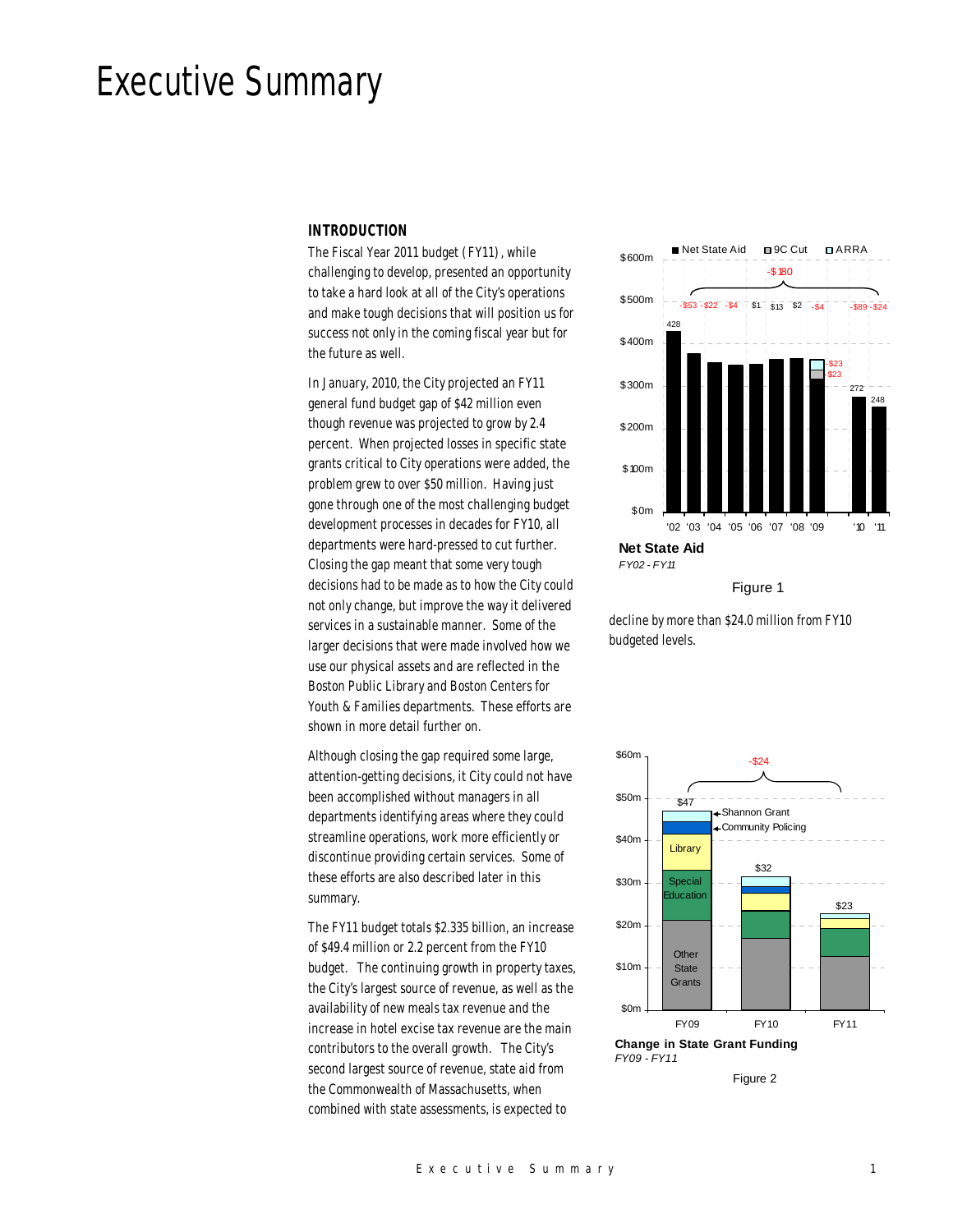

#### Figure 3

Despite the fiscal challenges that we face, this budget reflects the City's commitment to effectively provide core city services in a safe environment for all of our residents, businesses and visitors.

This FY11 budget also supports and improves our neighborhood assets. The Five-Year Capital Plan FY11-15 totals \$1.5 billion and includes \$133.0 million in new FY11 project authorizations. Highlights include renovations at schools, libraries and community centers, improved recreation opportunities and significant investment in technology initiatives and infrastructure. The capital plan's theme, Cities are Neighborhoods (CAN), recognizes that the City draws its core strength from its neighborhoods. The results of the "Together We CAN" capital investment campaign are visible in every neighborhood.

## *Change in Resources and Expenditures*

Available revenues provide the basis for planning the FY11 appropriations and fixed costs. The FY11 budget reflects a revenue increase of \$49.4 million or 2.2 percent from FY10 budgeted revenues. There are only two substantial sources of FY11 recurring revenue growth; the property tax and excise taxes, with the growth in the latter due solely to new meals and increased hotel taxes. Property tax, the City's largest revenue source, reflects a 4.3 percent net increase. The FY11 budget will use \$45 million of budgetary fund balance (reserves).

As stated previously, net state aid, defined as state aid combined with the charter school tuition assessment and other assessments, is expected to decrease again in FY11 by over \$24.0 million. The decrease in net state aid perpetuates the loss incurred over the last nine years (Figure 1) now totally nearly \$180 million. State aid is the second largest source of revenue for the City and therefore plays a critical role in determining available resources.

Excise taxes are projected to increase by 22.1 percent in the FY11 budget. The City was granted its first new revenue stream in more than twenty years with state approval of a local option meals tax. This tax, implemented October 1, 2009, will produce its first full year of revenue beginning in FY11. The state also granted an option for a 2 percent increase to the City's existing 4 percent room occupancy tax. This increase was approved by the City Council along with the meals tax in August 2009. Because these revenues were not fully budgeted in FY10, there a large increase is seen when comparing the FY11 budget to the FY10 budget.

Interest on investments is projected to have a significant decrease of 23.1 percent based on the expected level of prevailing short-term interest rates.

On the expenditure side, the FY11 budget reflects a 0.4 percent or \$6.2 million increase in departmental appropriations (excluding Health Insurance and OPEB) and a 2.5 percent or \$9.9 million increase in fixed costs (pensions, debt service, state assessments and Suffolk County sheriff).

In FY11 the City will spend almost \$300 million in health insurance premiums for city employees and retirees – over 12 percent of the total City budget. Similar to other Massachusetts communities, Boston's health insurance costs have more than doubled over the last decade, compared to other City costs, which increased by about 30 percent over the same period (See Figure 4). The FY11 budget also includes an appropriation of \$35 million to the Other Post Employment Benefits Liability Trust Fund. This appropriation is a mere fraction of the \$373 million required annually to fund our total liability for retiree health benefits.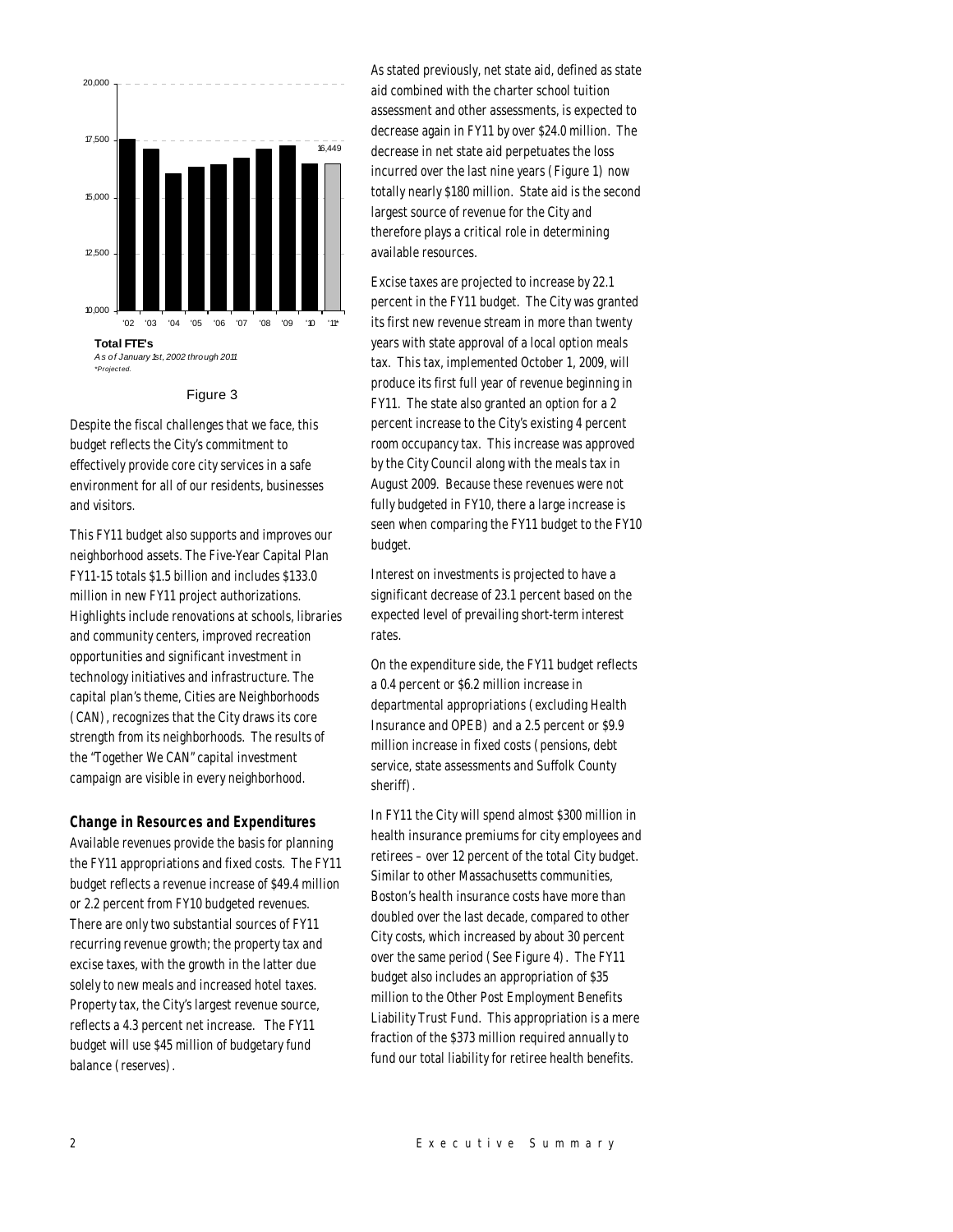

Figure 4

Although not general fund revenue, for the second year, federal funding from the American Recovery and Reinvestment Act (ARRA) will be used for personnel retention in the Boston Public Schools and the Police Department in addition to targeted programming. In FY11 ARRA funding is approximately \$37 million.

With salaries and health benefits representing approximately 74 percent of the City's operating budget appropriations, it is important to manage the level of the City's workforce. Through controlled hiring and attrition the City continues to keep employee levels down overall. The City's workforce was down 1,084, or approximately 6 percent, full-time equivalents between January 2002 and January 2010. In FY11, general fund FTEs are projected to decline by another 39 (Figure 3).

A more detailed discussion of the City's revenues and expenditures can be found in the Summary Budget chapter of this volume.

#### *Boston's Economic Climate*

The first "global" economic recession, where nearly all industrialized economies were in contraction simultaneously, seems to be finally easing. Nationally, job losses have slowed or even reversed in recent months while home foreclosures have begun to taper off and sales rise. The national unemployment rate has likely peaked and the stock market has returned to near prerecession levels.

The Massachusetts economy fared better during this recession than the nation as a whole. While the state has lost a significant number of jobs, it has maintained a lower unemployment rate than the nation and has experienced less turmoil in the housing market than many other states.

As Boston usually generates nearly one-quarter of Massachusetts' annual economic output, the City has a large effect on the state's economy. Currently, the City's unemployment rate is even with the state at 9.0% and in fact peaked at 9.3% in January 2010. An improving Boston labor market will aid the state considerably in an economic recovery.

The State budget, however, has been somewhat of a different story. State revenues dropped precipitously with the stock market due to an over-reliance on capital gains taxes. Even though current state revenue collections are finally in line with estimates after many cuts, and even expected to grow in FY11, the state has built much of its budget on revenues from both its stabilization fund and federal stimulus money. With pervasive use of one-time funds, the state has left itself with a sizable structural imbalance going forward.

As the state developed its budget for FY11, state aid to Boston was a large concern for the City. Earlier this spring, Legislative leaders informed local officials there would in fact need to be local aid reductions in the upcoming fiscal year. The Chair of Ways and Means committees in both the House and Senate jointly advised municipalities to expect reductions of 4.0 percent to each of the two major local aid accounts: Chapter 70 and Unrestricted General Government Aid. The City has budgeted cautiously using the legislative guidance.

The effect of this economic recession on the City's budget was pronounced and negative in several revenue streams that are very sensitive to economic change. However, Boston's comparatively restrictive property tax revenue structure actually helped mitigate the impact of an immediate economic shock to its largest revenue source. Unfortunately, due to the lagging nature of this source, future growth is likely to be subdued for awhile.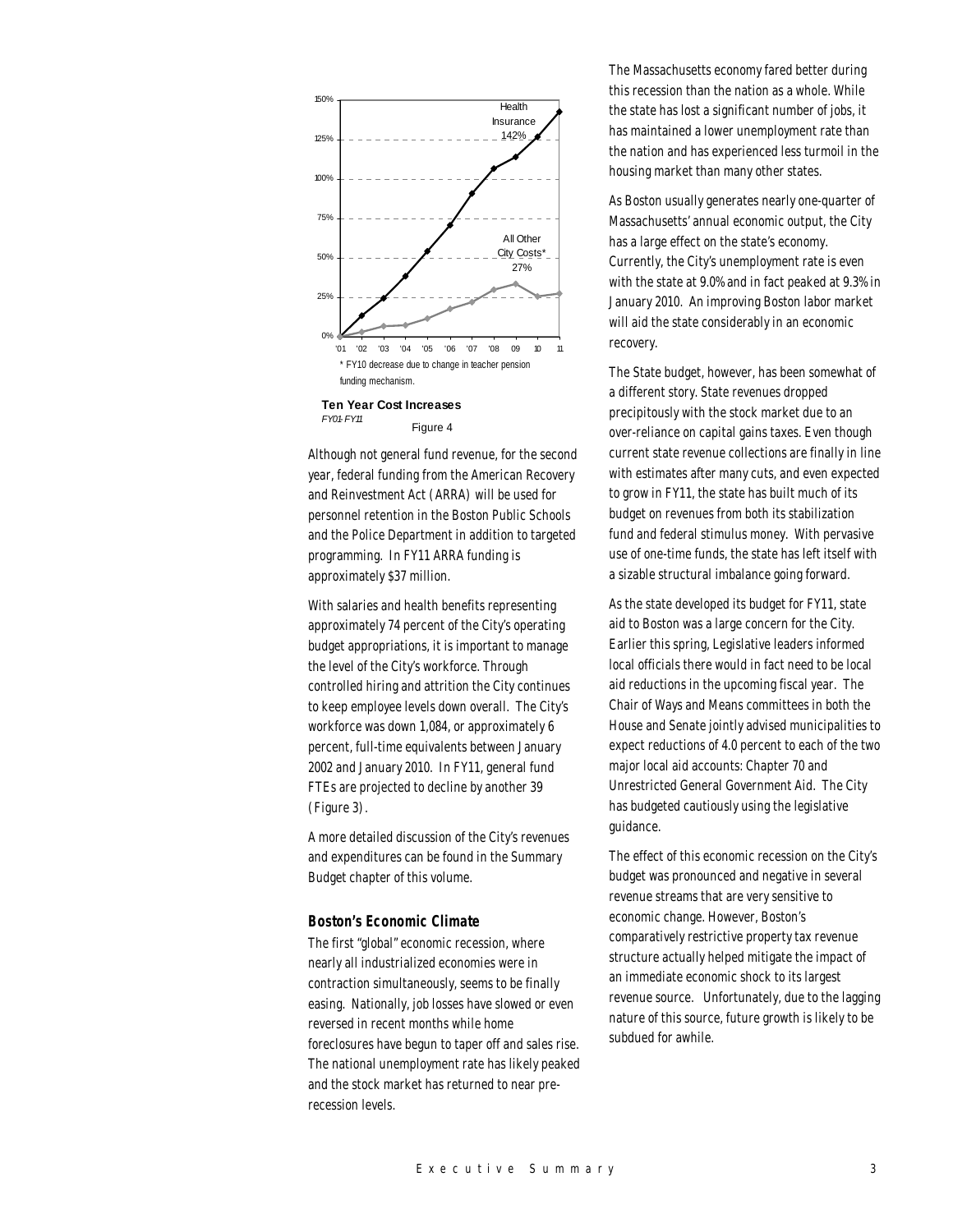## *Long-Term Financial Outlook*

The City's history of balanced budgets, prudent fiscal policies and conservatively structured debt with manageable future borrowing plans continues to serve the City well. In March 2010, Standard and Poor's and Moody's Investors Service reaffirmed Boston's AA+ and Aa1 ratings. (Subsequently, in April, 2010, Moody's began the recalibration of its long-tem U.S. municipal ratings to its global rating scale, in order to be more inline with the ratings it issues for corporate debt. Accordingly, Moody's has recalibrated the City of Boston's bond rating from Aa1 to Aaa.) The City's strong proactive management has been recognized by the credit markets over the past several years. A bond rating is a statement of credit quality and is analyzed when determining the interest rate that should be paid for a municipality's bonds. A higher bond rating translates into lower interest rates and real dollar savings for the City.

The high priority City management places on carefully implementing sound fiscal policies and continuing to exercise strong fiscal discipline ensures the City's ability to preserve budgetary balance and maintain essential services.

# *FY 2011 BUDGET PRIORITIES: NECESSITY AS THE MOTHER OF INNOVATION*

Building on the City's history of prudent financial planning, the FY11 budget confronts steep fiscal challenges head-on and sets the stage for longerterm shifts in city government. Moving beyond short-term fixes, the budget reflects a comprehensive youth development strategy, enhances government's personal connection to our neighborhoods and fosters job creation for all job types and income levels with approaches that leverage Boston's strength in the innovation economy. Taking careful stock of current programs and initiatives, the FY11 budget also targets efficiencies and service improvements from all corners of city operations in order to close otherwise sharp budget gaps.

## *Comprehensive Youth Development*

Providing a quality education, both in and out of the classroom, for all of our youth is one of the most pressing responsibilities of the City. This

focus on youth development has long been at the core of the Boston Public Schools. The FY11 budget reinforces these efforts and raises the priority at other departments, including Boston Centers for Youth & Families and the Boston Public Health Commission. This comprehensive approach extends the Community Learning strategy and is reflected throughout the entire budget. To nurture our youth so they achieve their full potential, this budget invests in turning around underperforming schools, breaking the cycle of poverty in our most vulnerable communities, and providing enriching out-ofschool opportunities for youth. It provides services for the whole child, whole family and whole community.

## Closing Access Gaps for All Students

Under the leadership of Superintendent Carol R. Johnson, the Boston Public Schools last year launched the "Acceleration Agenda," a five-year strategy to close the achievement and access gaps and raise academic performance in every classroom of every school. The FY11 budget is a financial blueprint for carrying out year two of this ambitious plan. Continuing our commitment to early childhood education, the City has invested \$21 million in kindergarten programs for three-, four-, and five-year-olds. An \$11.7 million, or 25 percent increase in funding will expand programs and services for English Language Learners, while the Boston Public Schools budget also increases funding for students with disabilities by 5 percent. The latter investment includes funding to adopt a state-of-the-art information management system and an electronic Individual Education Plan system. Making use of the tools created by the Commonwealth's recently passed landmark education reform legislation, Boston Public Schools has begun to usher in turnaround plans for the City's schools designated "underperforming" by the State. The Superintendent has appointed new leaders at five of the twelve turnaround schools. Staff members at six of these "Fresh Start" schools have been asked to reapply for their positions and recommit to their work.

## Educating Families

Based on the belief that a child's academic success is closely tied to informed and educated parents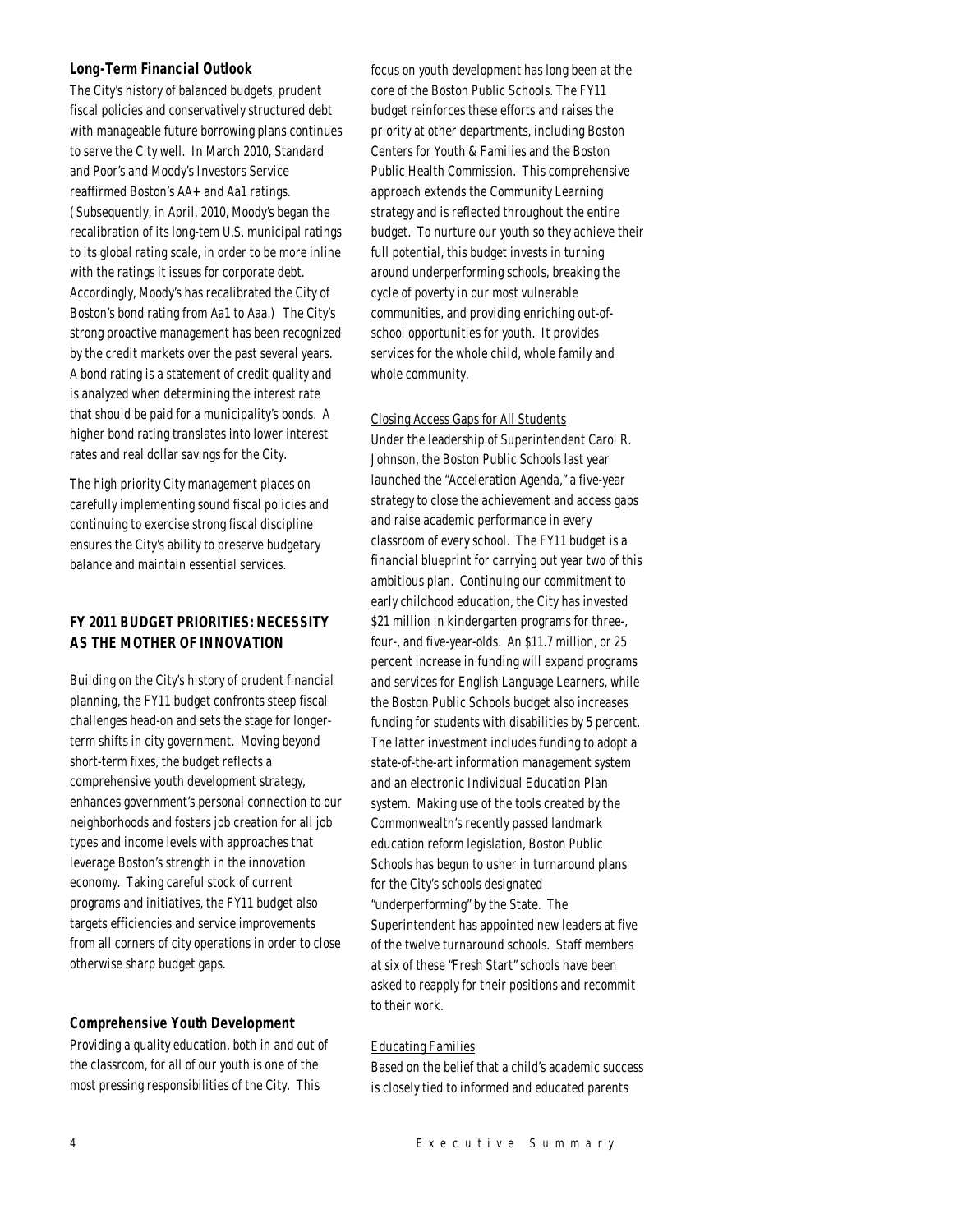and guardians, this budget includes \$350,000 in funding to continue and strengthen the work of Parent University, an initiative launched in FY10. Hundreds of Boston Public School parents who last year participated in three day-long sessions to increase their capacity to effectively support their children's education, can already speak to the program's importance.

Circle of Promise: Breaking the Cycle of Poverty Superintendent Johnson and Mayor Menino have launched the Circle of Promise initiative in the heart of Boston, an area that contains some of the City's most challenged schools and disadvantaged communities. The area, which encompasses Roxbury, North Dorchester, and sections of Jamaica Plain and the South End, has been targeted for specific academic interventions, as well as strategies to improve service delivery for children and families in order to remove barriers to academic success. Drawing upon great resources and the work of community-based organizations, this combination of academic support and community building will enrich the lives of children and families to break the cycle of poverty and inequality. Multiple city agencies and personnel have been asked in FY11 to target resources toward youth who live and/or attend school in the Circle of Promise.

Community Centers: Beyond Gym and Swim After celebrating its  $35<sup>th</sup>$  anniversary last year, the Boston Centers for Youth & Families (BCYF) will embark on a plan to create model community centers that meet the diverse needs of a new generation. Redeploying staff to improve the child to adult ratios so that they are more in line with industry standards, BCYF will expand opportunities for teens that combine the recreational activities of the past with innovative programs to develop the physical, academic and emotional competencies of youth. New arts and cultural experiences, tech-based educational platforms and hands-on learning for youth are components of the out-of-school development programming. These efforts will be aided by partnerships with non-profits that preserve and expand programming at community centers.

#### Healthy Communities

The Boston Public Health Commission's newly created Health Education and Health Services initiatives allow for expanded programming at eight school-based center sites and promote teen physical and emotional well-being. The Public Health Commission is re-focusing existing resources and adding social workers to key programs. With the goal of nurturing healthy children to combat truancy before it becomes a problem, the Commission will be able to identify children through early education programs and follow their progress in school.

## *Beyond the Walls and into the Neighborhoods*

To strengthen the City's personal connection with the people of Boston and produce new efficiencies in basic city service delivery, Mayor Menino has charged departments with transforming the way they do business. Creating a  $21<sup>st</sup>$  century gateway to information in the Boston Public Library, proactive engagement through the Mayor's 24-hour constituent engagement call center, greater working relationships between police officers and the community members they protect, and grassroots, parent-to-parent outreach through a newly created BPS Ambassador program are just a few examples of this budget's promise to the neighborhoods. To institutionalize innovation in City operations, the Mayor's Office of New Urban Mechanics will experiment with tools that deliver traditional services as efficiently as possible and harness civic interest.

## The Boston Public Library: In Buildings, Online, and in the Community

While the Boston Public Library (BPL) remains in the neighborhoods with twenty-two branches, this budget lays the foundation for the libraries to deliver truly  $21<sup>st</sup>$  century services to customers. Every BPL location will offer books, media, programs, and technology that meet public demand. Online services will help bridge the digital divide with an evolving user-friendly website that provides access to a world of information. To redefine the boundaries of library service, staff will deliver their expertise outside of branch locations and directly to the community with programs such as homework help and senior reading sessions. Broader outreach, stronger partnerships, innovative services, and increased visibility will reinvigorate the entire system.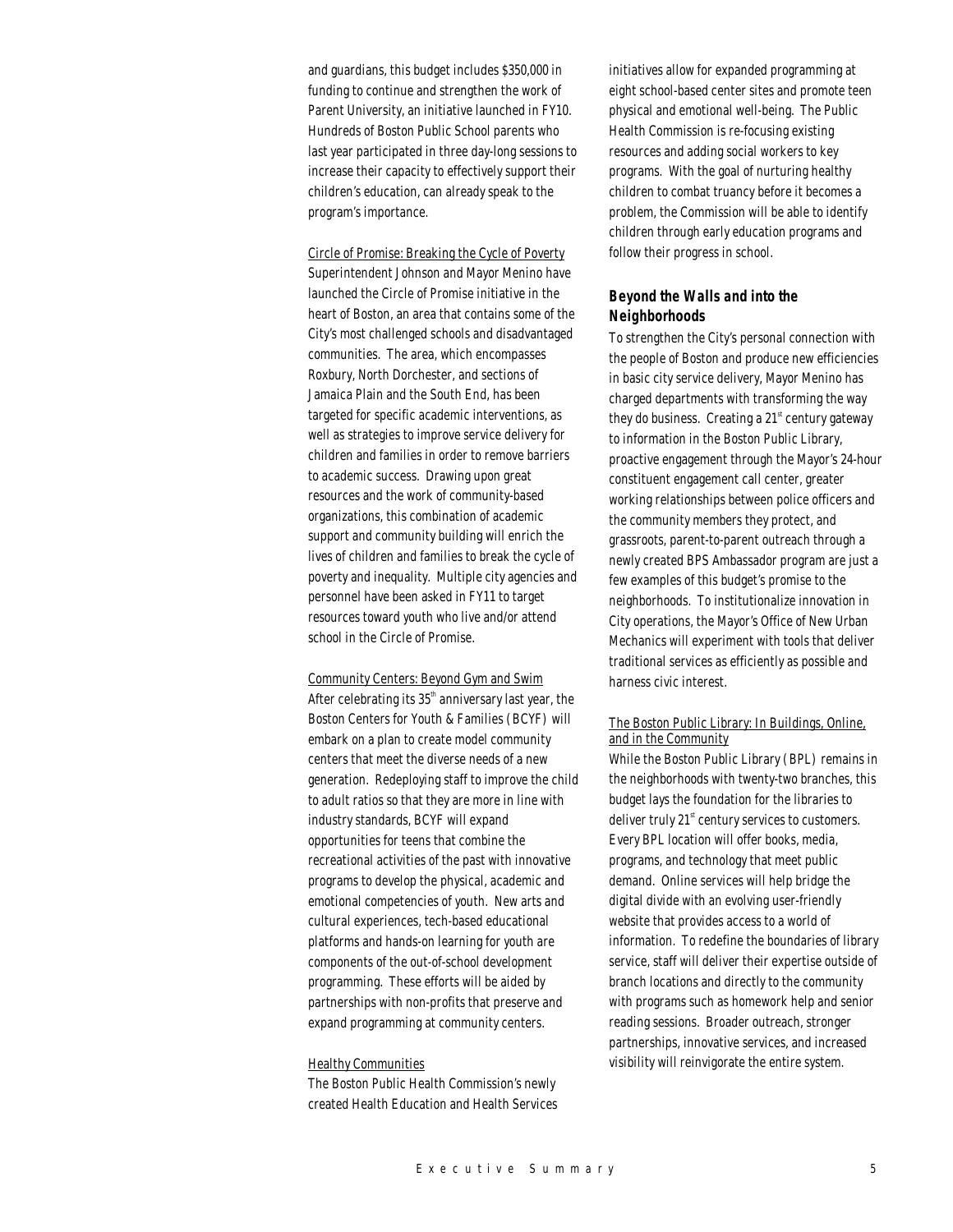Connecting Communities, Increasing Engagement The FY11 budget continues funding for a 24-hour constituent engagement call center and emphasizes Mayor Menino's commitment to proactively assisting residents. Data-driven management is improving service delivery, while a restructured call center also provides a consolidated one-stop approach for constituent concerns. In the neighborhoods, the Boston Police Department emphasizes community engagement and improving communication and collaboration between officers and community members. The FY11 budget provides for Safe Street teams and expands the Reporting Area project which engages officers in problem solving services in their geographic areas. Underscoring the notion that neighbors are often the best sources of information, the Boston Public Schools is launching a BPS Ambassadors program that connects parents in a grassroots effort to inform families about quality school offerings.

## Preventing Homelessness through Public Health

The Emergency Shelter Commission will transition to the Boston Public Health Commission in order to better align their work with the Commission's robust advocacy and emergency shelter services. This relocation will allow for enhanced coordination among city providers, as well as stronger policy and planning at the City level. Two dozen units of supportive housing created over the next two years at Northampton Square will help transition chronically homeless individuals to more stable housing.

#### Accessing Services with Ease

To provide more convenient access to services, whether online or in the community, this budget streamlines permitting and notification processes in the Parks and Transportation Departments. The Parks Department will consolidate staff that handles constituent service requests, including permitting for park usage, moving those operations from Franklin Park to 1010 Massachusetts Avenue to provide better coverage for the public at all times. In FY11, the Transportation Department will pilot license plate recognition technology, which can determine a car owner's residency with the eventual goal of

eliminating the need for traditional residential parking stickers.

#### Cleaner, Greener Neighborhoods

In FY11, the Public Works Department will improve upon its mission of maintaining a safe and attractive city by adopting waste reduction strategies over traditional waste collection, using more energy-efficient LED lighting and managing street and sidewalk repair more systematically. The Sanitation and Recycling divisions will merge under a new commitment to the City's Recycle More initiative. New solar-powered BigBelly trash compactors, complete with recycling caddies and WiFi technology for remote monitoring, will provide residents and visitors with the tools needed to keep neighborhoods clean. A pilot project to convert 1,000 street lights to LED lights will showcase energy efficiency and cost-savings as well as provide valuable data for a potential citywide expansion. Fifteen to twenty miles of new bike lanes will help further the City's sustainable transportation agenda and increase infrastructure for the planned Bike Share program.

## Institutionalizing Innovation

The City's technology resources and personnel are repositioned in the FY11 budget to better align with the goal of transforming city services for city residents. Management & Information Services (MIS) has been re-designated as the Department of Innovation & Technology, with a new mission of supporting citywide service improvement efforts. DoIT will work closely with the Mayor's Office of New Urban Mechanics to support municipal innovation made possible by emerging technology and data sharing. Creating a unified vision for technology across departments, the offices will tap into local sources of innovation, including residents, employees, communities, and institutions.

# *Economic Improvements that are Sustainable and Shared Widely*

Boston remains better positioned than most cities to emerge from the current economic recession prepared to capitalize on growth industries and develop the workforce to sustain these industries. A renewed focus on developing the South Boston Waterfront and Marine Industrial Park as platforms for job creation is reflected in the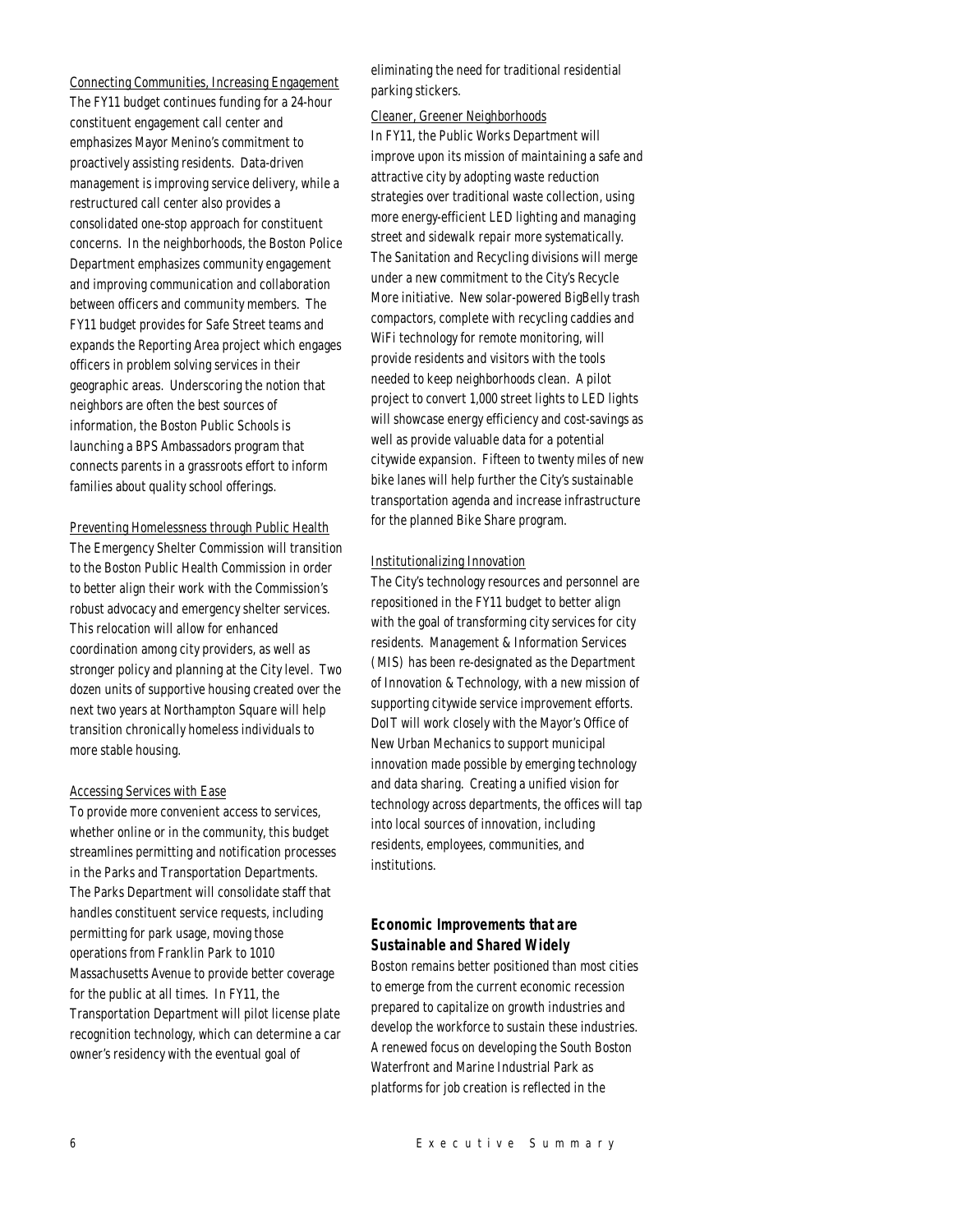establishment of the Innovation District. As part of a strategy to streamline resources for entrepreneurs and business owners, the City will create a one-stop shop for guidance, information and technical assistance. The budget provides for programs that encourage job creation at all income levels, in companies large and small, in Boston's downtown and neighborhoods.

## Permitting and Zoning for "Greentown"

In FY11 city agencies will pursue new permitting measures to facilitate development of the green economy and the urban food economy. Boston will be one of the first cities in the nation with new solar and agricultural permitting policies that build on its green-building standards. These policies will enhance small business growth in these areas as well as provide cost savings for residents and companies who refurbish, build and grow green.

## The Innovation District

With all the right ingredients clustered in one central location, the Innovation District will attract knowledge industry businesses and create jobs in fast growing sectors. In the Innovation District, new models of office space, housing and culture will create value for the employers that locate there and enhance the ability of the employees who live and work nearby to develop groundbreaking research, technologies and services. Boston's Innovation District is a 1,000 acre area along the South Boston Waterfront comprising the Fort Point Channel, Seaport Square and the Boston Marine Industrial Park. In FY11, city agencies will collaborate to facilitate early proof projects in the Innovation District.

## Boston Business Hub and Expansion of Access to Capital

With a focus on helping small businesses start and grow in Boston, a key part of the job creation effort will be the roll-out of the Boston Business Hub. This on-line, interactive business wizard will provide entrepreneurs and small business owners with easy access to the City's loan and technical assistance programs as well as helpful guidance and online applications for business licensing and permitting. To help small businesses gain much-needed access to capital, Mayor Menino has launched a partnership with the nonprofit microlender Accion USA to create a

Second Look program. This program will help small businesses by sending more loan applicants declined by banks to Accion for microloans. The partnership will increase lending to small businesses in the City of Boston.

#### Reinvigorating Boston Main Streets

The FY11 budget anticipates a reinvigorated Main Streets Program as a follow-on to the nation's first urban, multi-district Main Streets program. Cost sharing, performance-based funding and increased coordination of city services will help foster neighborhood innovation hubs, a culture of diverse entrepreneurship and more family- and pedestrian-friendly development in neighborhood business districts.

# *TOUGH CHOICES TO BRIDGE THE GAP AND PROVIDE A FOUNDATION FOR IMPROVEMENTS*

The city pursues these important FY11 priorities amidst substantial budget constraints and ever scarcer resources. In order to minimize service disruptions and to provide a foundation for new and better approaches, this budget provides for savings from reorganizations, efficiencies and some position eliminations. While cost-saving measures in the Boston Public Schools avoided the need for school closures this fiscal year, a comprehensive process for closing and consolidating schools beginning in school year 2011-2012 is underway. The Boston Public Library will close four branches to reach financial stability and strengthen services across the system. In addition, dozens of cuts and consolidations were made to bridge the budget gap. Several are referenced below:

Boston Public Schools

- School-based reductions
- Transportation savings, including equipment replacement deferral and stand-by and route changes
- Facilities maintenance deferral and reduction in custodial services
- Utilities savings by lowering energy consumption
- Efficiencies in food service management
- Reductions in clerical support for Evaluation Team Facilitators